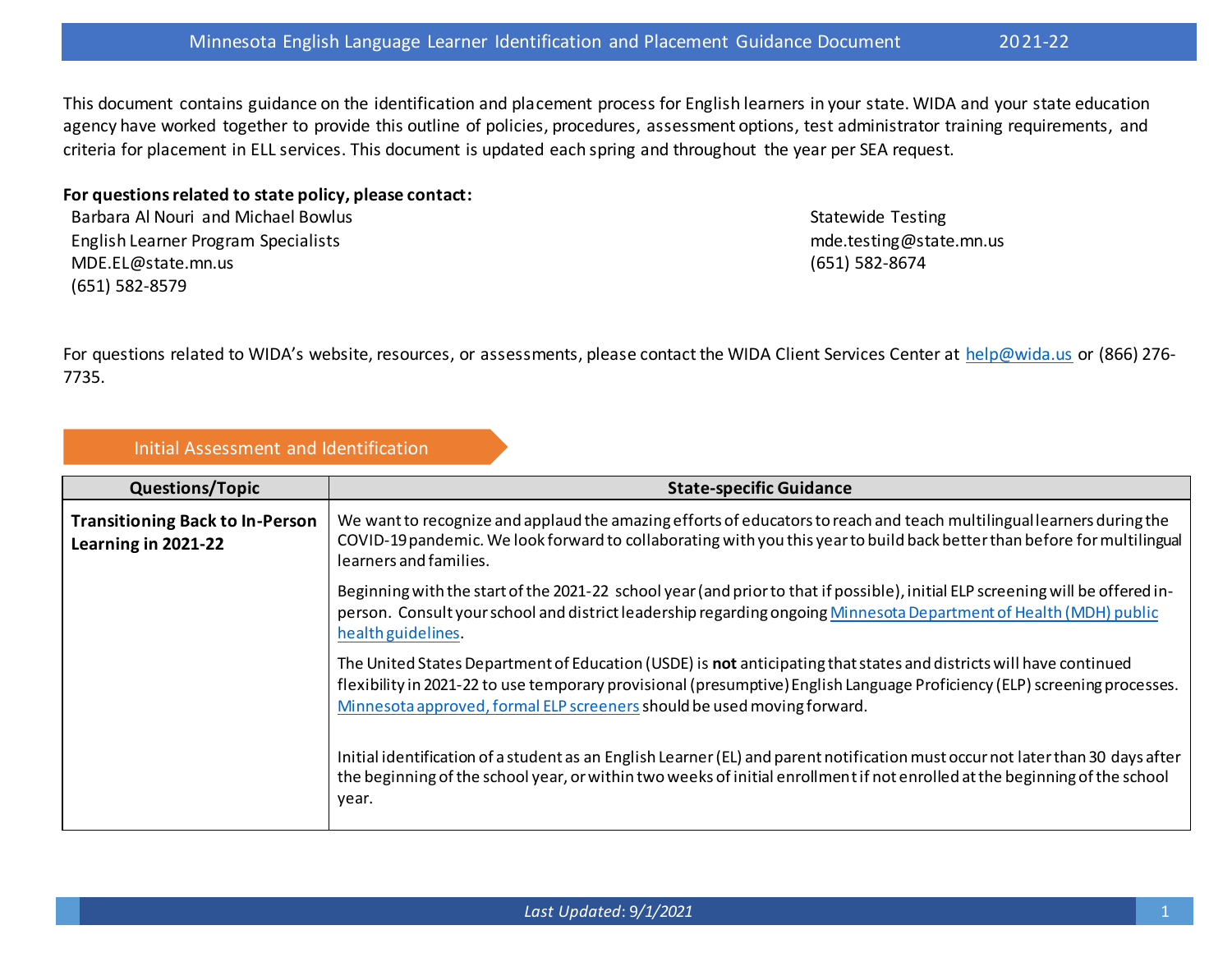## Initial Assessment and Identification

An EL parent notification letter must be sent to parents (in a language they understand) within 30 days of enrollment in the English Language Development (ELD)/Language Instruction Educational Program (LIEP) program. Translations of the EL parent notification letter are available by logging in for free at th[e TransACT Parent Notices Portal](https://minnesota-doe.parentnotices.com/login).

#### **Students without 2021 ACCESS Scores**

- Consider what tools and data are already available locally to inform instruction and placement, such as: formative language assessment data; data from teacher observations of language use; common language assessments; interim language assessments (including WIDA MODEL); conversations with content teachers regarding language use and academic progress; or other local language proficiency data. *The USDE has indicated that COVID relief funds may be used for these purposes.*
- The USDE has stated that a state's ELP screener may be used to inform ongoing ELD placement and ELD instruction, however, an ELP screener may **not** be used to make exit decisions. The USDE requires that the state's annual ELP assessment (ACCESS) be one of the required elements states use to determine ELD program exit and reclassification of EL status in MARSS (EDIAM/Ed-Fi).

## **Students Provisionally Identified for Temporary English Language Development Instruction**

- For students taking the 2021 ACCESS test, these results will be used to determine continuing eligibility for English learner status (even if the student was temporarily identified with a provisional process as a student who could benefit from temporary ELD instruction).
- When students are temporarily identified for EL status using state approved provisional tools, the WIDA Screener (or ACCESS test) must also be used as soon as it is safe to do so, to verify the EL status of these students (including students who were designated as **not**eligible for temporary EL status) using provisional tools. For example, if a parent interview protocol was used and the parents indicated that their child would not benefit from ELD instruction, staff will need to use the WIDA Screener to verify formal EL status as soon as it is possible to do so.
- We strongly recommend that confirmation of EL status happen prior to the start of the 2021-22 school year. Verification of EL status must be completed for all students no later than September 15, 2021. Any MARSS submissions including retroactive changes impacting EL reporting must be completed on or before October 1, 2021.
- If a student's EL status changes when verifying EL status using the WIDA Screener, you will need to work with your MARSS coordinator to retroactively report the student's correct EL status in MARSS/ED-Fi for 2020-21. For example, if the student turns out to be proficient in English, then report the student as EL = No, with no start date for this school year (2020-21).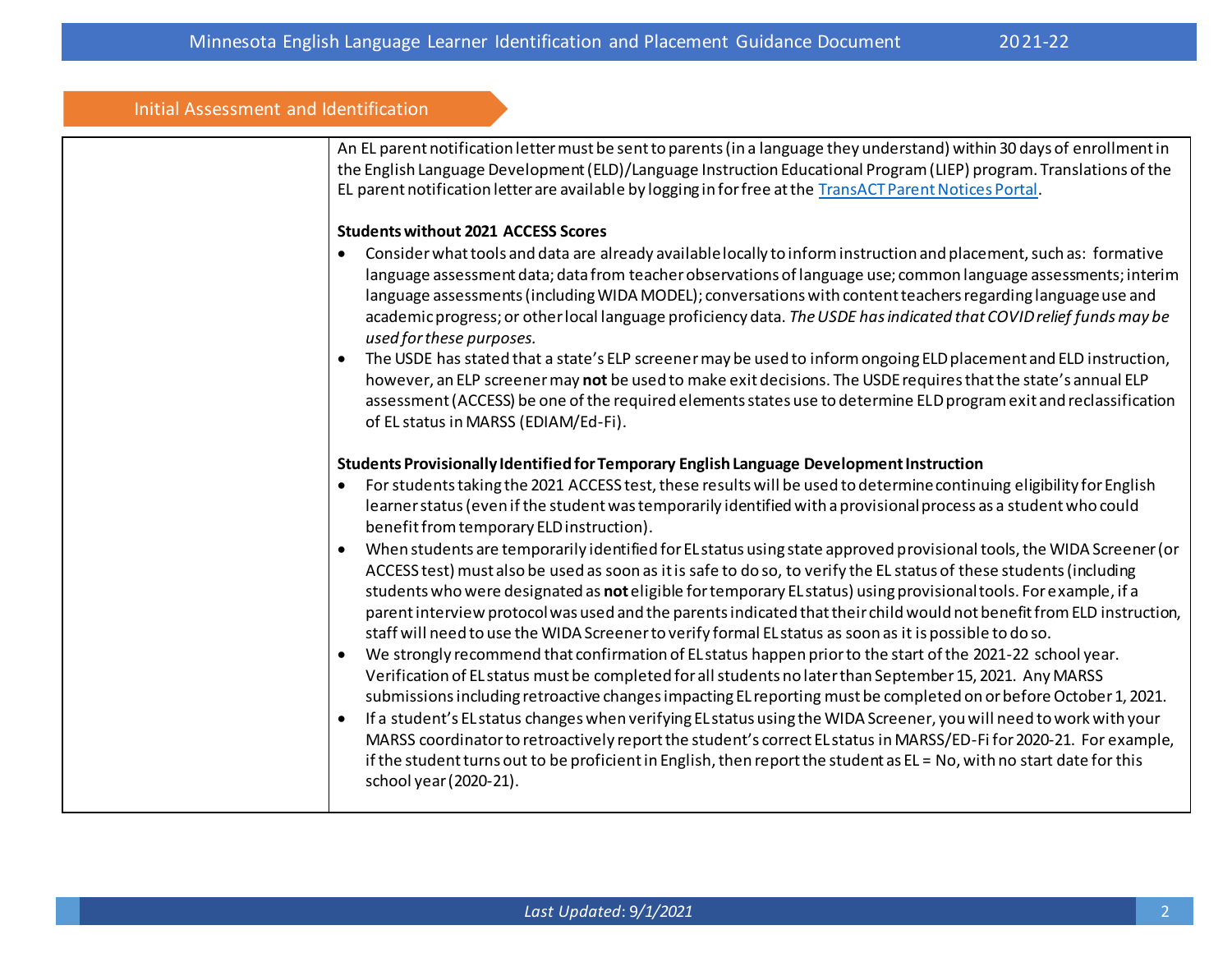| Initial Assessment and Identification |                                                                                                                                                                                                                                                      |
|---------------------------------------|------------------------------------------------------------------------------------------------------------------------------------------------------------------------------------------------------------------------------------------------------|
|                                       | For ongoing updates regarding EL programming and support in 2021-22, please Subscribe to the MDE English Learner<br>Education Newsletter and visit the MDE EL Education Page, and the MDE COVID-19 Updates Page for the most current<br>information. |
|                                       | This guidance is subject to change based on ongoing public safety decisions.                                                                                                                                                                         |
|                                       | District and charter school staff in Minnesota can reach out to the following contacts with specific questions:                                                                                                                                      |
|                                       | MDE EL Programs for information on eligibility and exiting, ELP screening, EL programming, professional<br>$\bullet$<br>development, and WIDA eLearning courses: mde.el@state.mn.us                                                                  |
|                                       | WIDA Client Services for questions about training materials, test administration procedures, classroom resources, or<br>$\bullet$<br>problems with your WIDA Secure Portal account: 866-276-7735; help@wida.us                                       |
|                                       | MDE Statewide Testing for testing policies and procedures for ACCESS and Alternate ACCESS:<br>$\bullet$<br>mde.testing@state.mn.us                                                                                                                   |
|                                       | For student data reporting or financial questions, please contact staff in the Minnesota Autom ated Reporting<br>Student System (MARSS) at marss@state.mn.us.                                                                                        |
|                                       | For questions about publicly reported data or the MDE Secure Reports, please contact staff in Data and Analytics at<br>$\bullet$<br>mde.analytics@state.mn.us.                                                                                       |
| <b>Process Overview</b>               | The Minnesota Language Survey (MNLS) must be completed by a parent or guardian for all new students<br>1)<br>enrolling in a Minnesota public school. Translations of the MNLS are available for free at the TransACT Parent<br>Notices Portal.       |
|                                       | The former site at TransAct.com has been retired. K-12 education staff needing an account with the new<br>platform should send a request via e-mail to support@transact.com.                                                                         |
|                                       | If any of the parent statements on the MNLS are "languages other than English" or "English and other languages<br>2)<br>other than English", the age appropriate Minnesota screener (WIDA Screener) must be administered to the                      |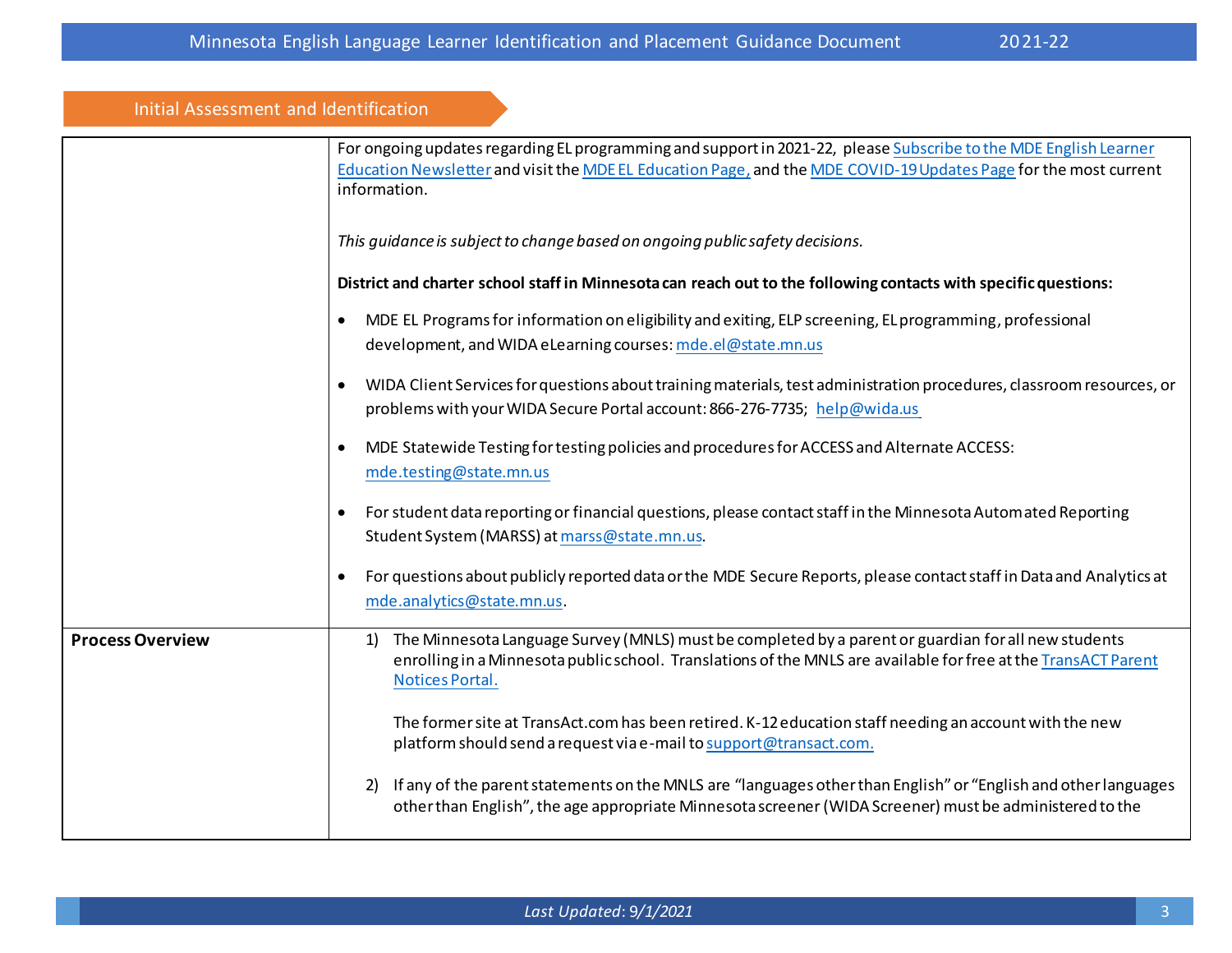| Initial Assessment and Identification |                                                                                                                                                                                                                                                                                                                                                                                                                                                                                                                                                                                                                   |
|---------------------------------------|-------------------------------------------------------------------------------------------------------------------------------------------------------------------------------------------------------------------------------------------------------------------------------------------------------------------------------------------------------------------------------------------------------------------------------------------------------------------------------------------------------------------------------------------------------------------------------------------------------------------|
|                                       | student. See Minnesota Standardized English Learner Procedures - Identifying Students as English Learners Using<br>the WIDA Online or Paper Screener for additional information.                                                                                                                                                                                                                                                                                                                                                                                                                                  |
| 3)                                    | However, in some cases, if a parent has marked that the student first learned only English, speaks only English and<br>understands only English but has marked the statement "my student has consistent interaction in a language<br>other than English", the district should adopt one of the following policy options:                                                                                                                                                                                                                                                                                          |
|                                       | The district could choose to screen ALL students. In making this decision, the district understands that this<br>a)<br>policy option could lead to cases of false positives (which districts should attempt to identify and correct as<br>soon as possible); or                                                                                                                                                                                                                                                                                                                                                   |
|                                       | b) In this unique situation in which only item #4 on the MNLS indicates a language other than English, district<br>staff will talk with parents, to learn more about the non-English interaction of the student. If it is determined<br>that the primary home language is English, the student will not complete an ELP screener, and a brief note is<br>entered on the MNLS indicating the reason for not screening the student for English language proficiency. This<br>policy option could lead to cases of false negatives (which the district is obligated to identify and correct as<br>soon as possible). |
|                                       | Screening decision documentation should be maintained in student cumulative folders.                                                                                                                                                                                                                                                                                                                                                                                                                                                                                                                              |
| 4)                                    | Results of the screener assessment will indicate whether the student is identified as an English learner (EL). All<br>ELs must be enrolled in a language instruction educational program (LIEP).                                                                                                                                                                                                                                                                                                                                                                                                                  |
| 5)                                    | Students with limited or interrupted formal education (SLIFE) should be identified in the student support data<br>collection (SSDC) system and EDIAM/Ed-Fi. For the definition of SLIFE and information on reporting, please visit<br><b>MDE's SLIFE page</b>                                                                                                                                                                                                                                                                                                                                                     |
| <sup>6</sup>                          | Districts and charter schools will also finalize student eligibility for the Title III Immigrant Children and Youth<br>Grant each year by June 1.                                                                                                                                                                                                                                                                                                                                                                                                                                                                 |
| Page.                                 | For additional information on immigrant grant and SLIFE reporting, please see the MDE Student Support Data Collection                                                                                                                                                                                                                                                                                                                                                                                                                                                                                             |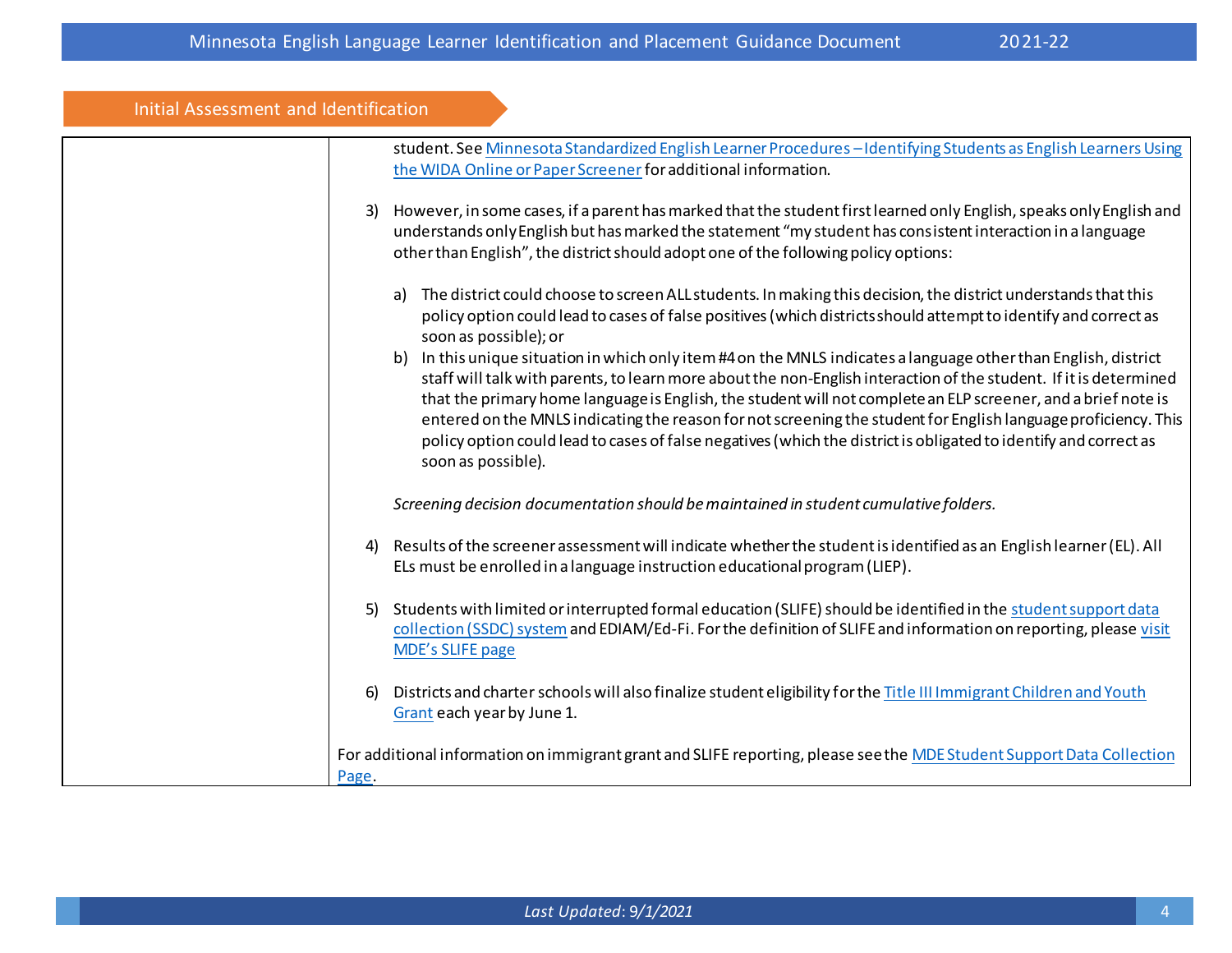| <b>Initial Assessment and Identification</b> |                                                                                                                                                                                                                                                                                                                                                                                                                                                                                   |
|----------------------------------------------|-----------------------------------------------------------------------------------------------------------------------------------------------------------------------------------------------------------------------------------------------------------------------------------------------------------------------------------------------------------------------------------------------------------------------------------------------------------------------------------|
| <b>Timelines</b>                             | Initial identification of a student as an EL and parent notification must occurnot later than 30 days after the beginning of<br>the school year, or within two weeks of initial enrollment if not enrolled at the beginning of the school year.                                                                                                                                                                                                                                   |
|                                              | See Minnesota Standardized English Learner Procedures - English Language Development Program Entrance and<br>Continuing English Learner Eligibility for more information.                                                                                                                                                                                                                                                                                                         |
| <b>Home Language Survey</b>                  | Minnesota has a statewide language survey that must be used as part of the regular enrollment process with all families<br>in all public schools and districts.                                                                                                                                                                                                                                                                                                                   |
|                                              | A parent or guardian must complete the Minnesota Language Survey (MNLS) upon initial enrollment in public school.<br>The MNLS is kept in the student's cumulative file, to be transferred as part of a student's records to another district, if<br>necessary.                                                                                                                                                                                                                    |
|                                              | Districts should follow the Minnesota Standardized English Learner Procedures-The Minnesota Language Survey for<br>administration of the MNLS.                                                                                                                                                                                                                                                                                                                                    |
|                                              | If any of the statements are "languages other than English" or "English and other languages other than English", the age<br>appropriate Minnesota screener must be administered to the student. See Minnesota Standardized English Learner<br>Procedures-Identifying Students as English Learners Using the WIDA Online or Paper Screener for additional<br>information.                                                                                                          |
|                                              | The MNLS must remain in the student's permanent record. Only one MNLS is to be on file for the student and it should<br>be from initial enrollment.                                                                                                                                                                                                                                                                                                                               |
| <b>State Approved Assessments</b>            | The state approved English language proficiency screeners in Minnesota are:                                                                                                                                                                                                                                                                                                                                                                                                       |
|                                              | Early Learning Settings: Required in state funded Voluntary Pre-Kindergarten (VPK) and School Readiness Plus programs<br>(strongly recommended in all other early learning programs):<br>WIDA Kindergarten W-APT (2 <sup>nd</sup> semester age 4) - Speaking and Listening sections only<br>WIDA Kindergarten MODEL (2nd semester age 4)<br>$\bullet$<br>Pre-LAS Observational and Assessment System (DRC)<br>$\bullet$<br>Pre-IPT Oral Test 3-5 (Ballard and Tighe)<br>$\bullet$ |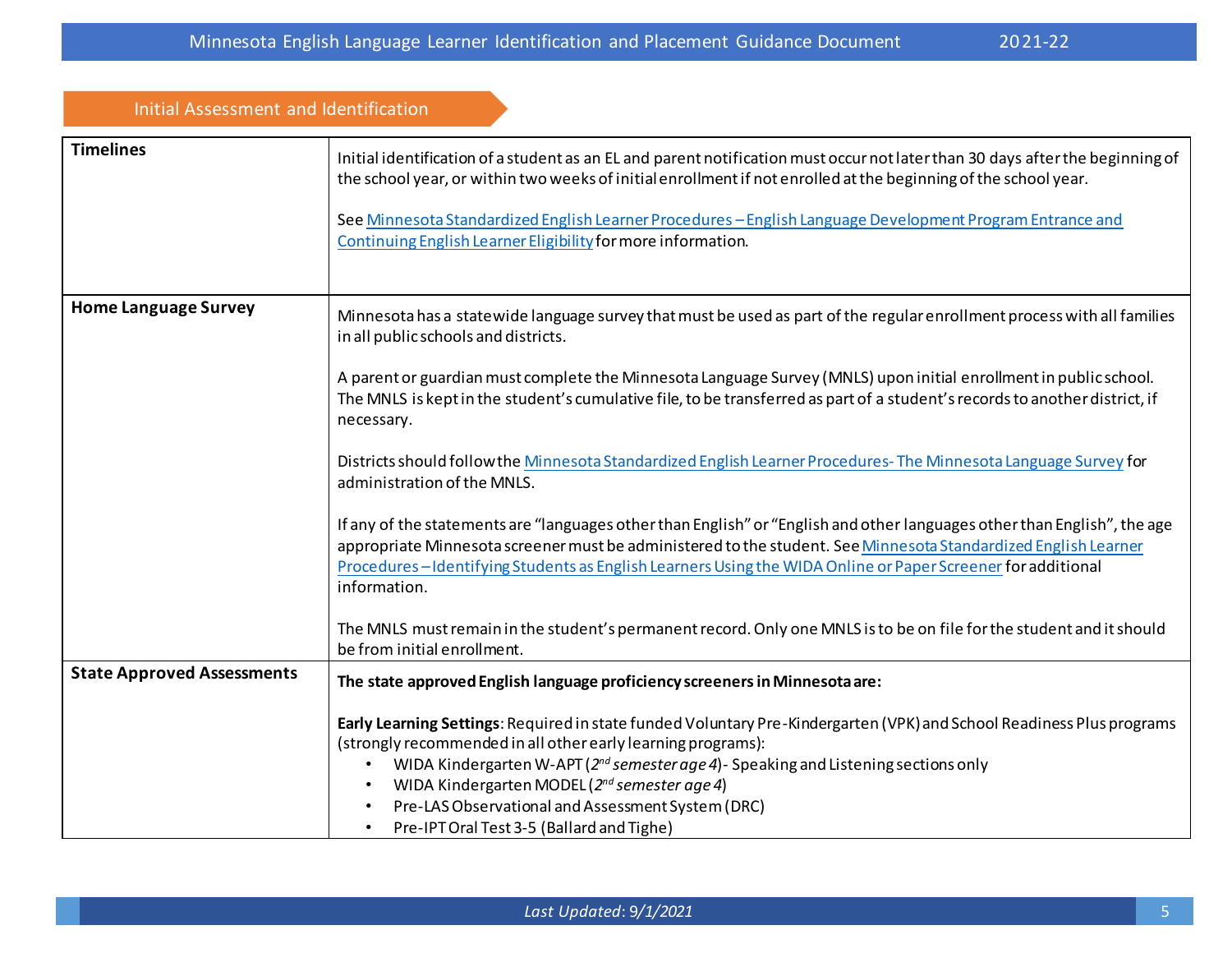| Initial Assessment and Identification                                                                                                                                                                               |
|---------------------------------------------------------------------------------------------------------------------------------------------------------------------------------------------------------------------|
| Kindergarten (first semester only): In the first semester of Kindergarten use only the listening and speaking domains of<br>the Kindergarten W-APT and the Kindergarten MODEL.                                      |
| Second Semester Kindergarten (after January 1) and First Semester of Grade 1: Kindergarten MODEL and Kindergarten<br>W-APT, use all four domains. Beginning in the second semester of grade 1 use the grade 1 test. |
| *Certified test administrators may now use the WIDA Screener for Kindergarten in Minnesota. This screener can be<br>used for Kindergarten students:                                                                 |
| as they enter Kindergarten, prior to the start of the new school year;                                                                                                                                              |
| throughout the kindergarten school year (the screener will be available for this purpose starting in March of<br>2021)                                                                                              |
| as they enter first grade, until the end of the first semester of the school year                                                                                                                                   |
| all four domains can be used in the first semester for students presenting with literacy skills.                                                                                                                    |
| Grades 1-12: WIDA Screener Online and Paper                                                                                                                                                                         |
| Students with Identified or Unidentified Disabilities: Consult with special education staff who are familiar with the                                                                                               |
| child's IEP to determine if accommodations should be used for the screener as appropriate.                                                                                                                          |
| Non-WIDA assessments are not among the approved ELP screeners in MN for grades K-12. However, in special cases in                                                                                                   |
| which in-person ELP screening is not possible for a student enrolled in your district's online learning academy, the K-12                                                                                           |
| LAS Links Online screener may be purchased locally and used as a formal, remote ELP screening option in these special                                                                                               |
| cases. This option is under review and may not be available in the future. Districts are strongly encouraged to use this as                                                                                         |
| a last resort for special cases in which a student or family faces extreme hardship to come to a school building to                                                                                                 |
| complete the ELP screening in person.                                                                                                                                                                               |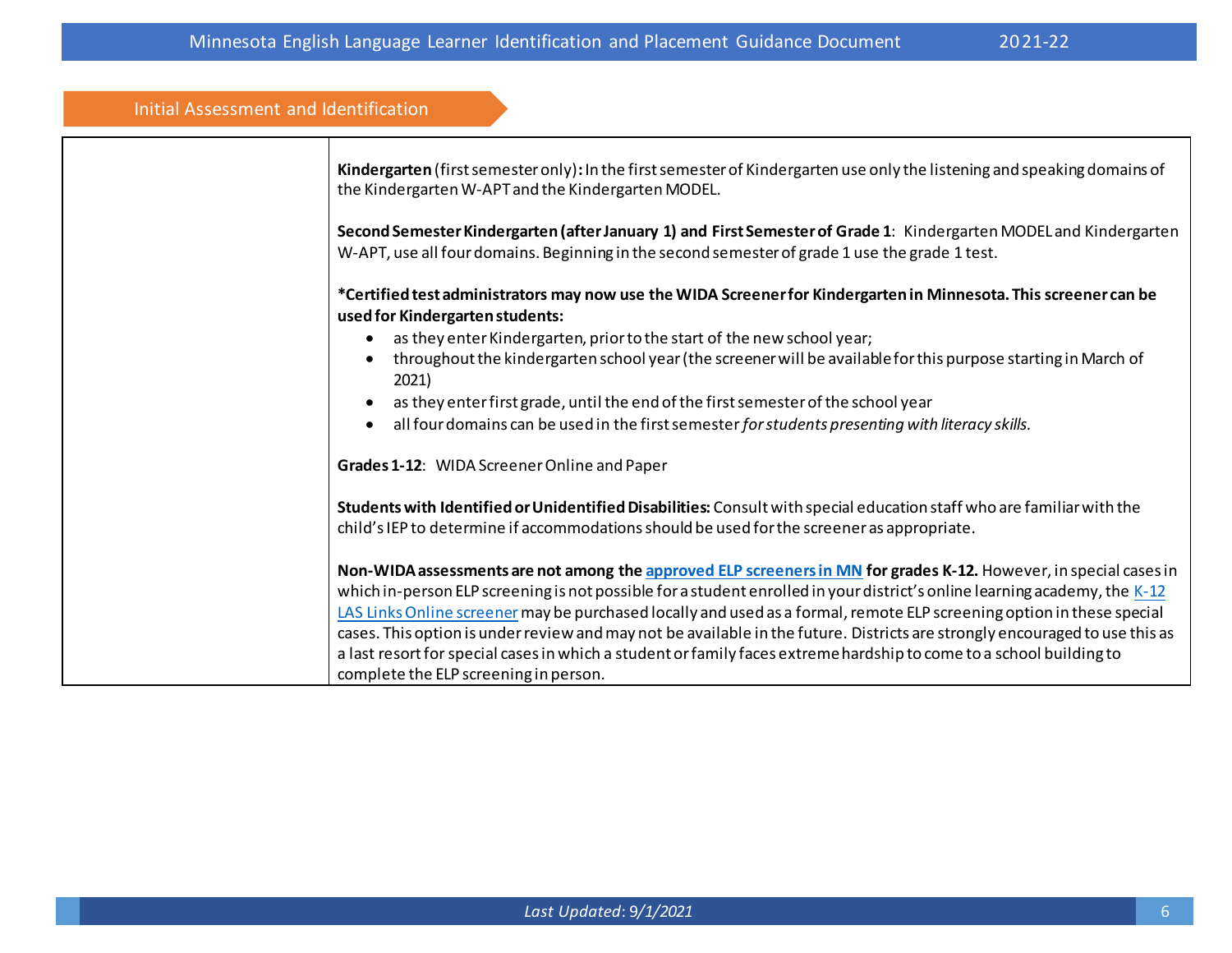| Initial Assessment and Identification       |                                                                                                                                                                                                                                                                                                                                                                                                                                                                                                                                                                                                                                                                                                                                                                                                                                                                                                                                                                                                                                                                                                                                                                                                                                                                                                                                                                                                                                 |
|---------------------------------------------|---------------------------------------------------------------------------------------------------------------------------------------------------------------------------------------------------------------------------------------------------------------------------------------------------------------------------------------------------------------------------------------------------------------------------------------------------------------------------------------------------------------------------------------------------------------------------------------------------------------------------------------------------------------------------------------------------------------------------------------------------------------------------------------------------------------------------------------------------------------------------------------------------------------------------------------------------------------------------------------------------------------------------------------------------------------------------------------------------------------------------------------------------------------------------------------------------------------------------------------------------------------------------------------------------------------------------------------------------------------------------------------------------------------------------------|
| <b>Paper Based Screener Costs</b>           | If the district decides to use the optional paper screener (grades 1-12) or the Kindergarten MODEL, these can be<br>purchased at the WIDA Store. Grades 1-12 WIDA MODEL can be used for optional language progress monitoring.<br>That said, districts and charter schools are strongly encouraged to begin using the WIDA Screener for Kindergarten as<br>your ELP screening tool for Kindergarten and semester one of first grade beginning in the 2021-22 school year. The<br>Kindergarten MODEL and Kindergarten W-APT will also be available to Minnesota schools and districts throughout the<br>2021-22 school year and will be phased out afterwards following WIDA's phase out schedule.                                                                                                                                                                                                                                                                                                                                                                                                                                                                                                                                                                                                                                                                                                                               |
| Identification/Placement<br><b>Criteria</b> | <b>WIDA Screener for Kindergarten</b><br>WIDA certified test administrators can begin administering this new ELP screener as soon as July 1, 2021. Students<br>presenting with literacy skills may complete all four domain tests for the first semester of Kindergarten.<br><b>Identification Criteria:</b><br><b>First Semester:</b><br>An overall composite score of 4.5 or higher (if taking all four domain tests)<br>An oral composite score of 4.5 or higher (if taking only the listening and speaking tests)<br>Second Semester (and first semester of grade 1)<br>An overall composite score of 4.5 or higher (test must include all four domains)<br>Progress Monitoring to Correct Cases of Potential Misidentification<br>We strongly recommend an all-domain rescreening in 2 <sup>nd</sup> semester of Kindergarten (on or after January 1) for students<br>initially identified as proficient (with only the listening and speaking tests) if they are showing any evidence of needing<br>ELD instruction to fully access grade-level instruction and standards as the year progresses.<br>Kindergarten W-APT*<br>First Semester: At least a 28 combined score on the listening and speaking section<br>Second Semester (and Grade 1, Semester 1): At least a 28 combined score on the listening and speaking section.<br>Reading score greater than or equal to 11. Writing score greater than or equal to 12. |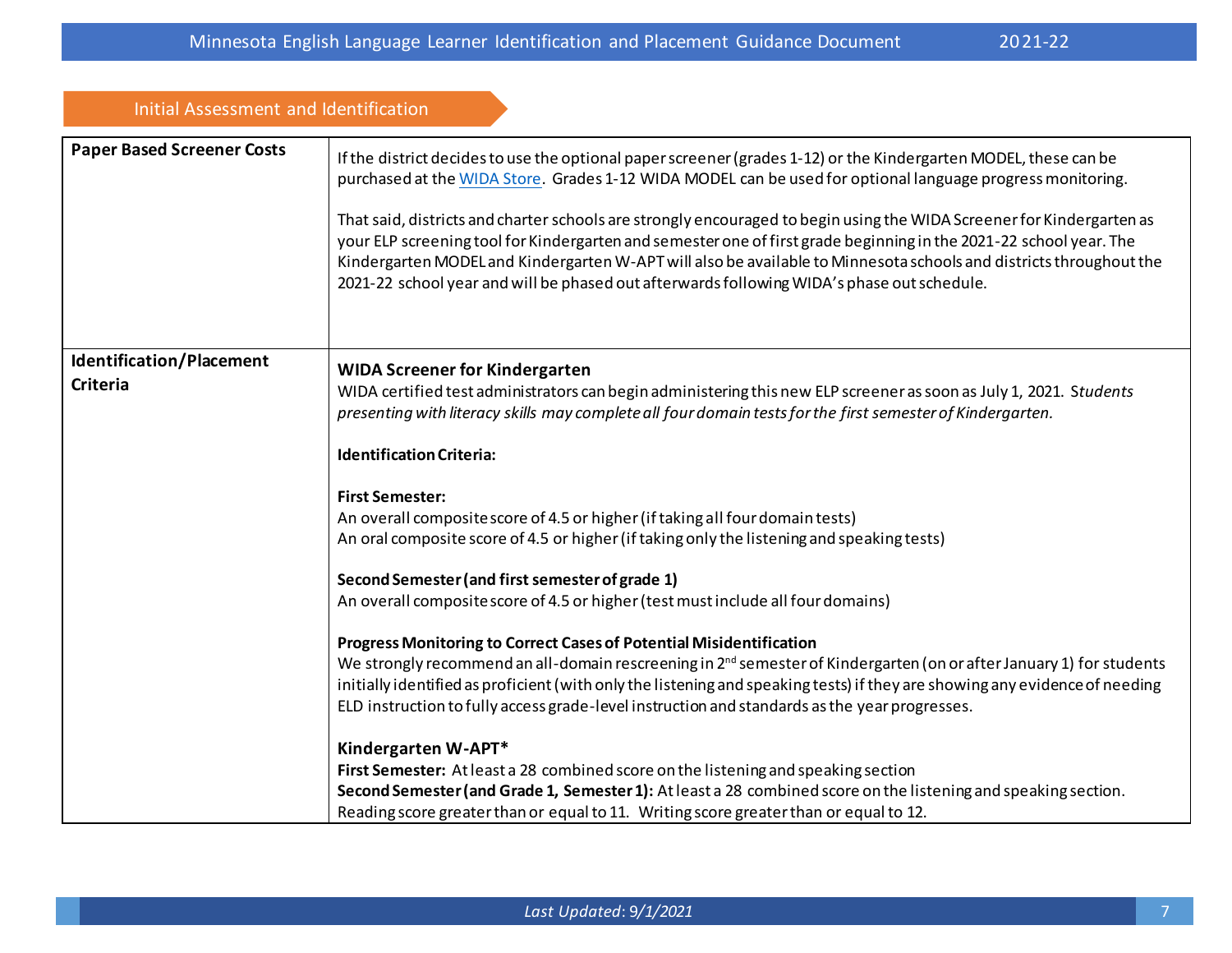| Initial Assessment and Identification                  |                                                                                                                                                                                                                                                                                                                                                                                                                                                                                                                           |
|--------------------------------------------------------|---------------------------------------------------------------------------------------------------------------------------------------------------------------------------------------------------------------------------------------------------------------------------------------------------------------------------------------------------------------------------------------------------------------------------------------------------------------------------------------------------------------------------|
| <b>Other Useful Resources or</b><br><b>Information</b> | Kindergarten MODEL*:<br>First Semester: Oral language composite score greater than or equal to 5.0. Listening and speaking scores must be<br>greater than or equal to 4.0.<br>Second Semester: Overall composite score greater than or equal to 5.0. Each of the four domain scores must be greater<br>than or equal to 4.0.                                                                                                                                                                                              |
|                                                        | Grades 1-12: WIDA Screener<br>Online: Overall Composite score of 4.5 with no domains below a 4.0<br>Paper: Overall Composite score of 4.5 with no domains below a 4.0                                                                                                                                                                                                                                                                                                                                                     |
|                                                        | *The Kindergarten W-APT and Kindergarten MODEL will continue to be available as ELP screening options during the<br>2021-22 school year as schools and districts are in the process of fully transitioning to the WIDA Screener for<br>Kindergarten. We strongly encourage switching over to the WIDA Screener for Kindergarten by the second semester<br>(January 1) of the 2021-22 school year. The Kindergarten W-APT will be retired, following WIDA's phase out schedule<br>sometime after the 2021-22 schoolyear.   |
|                                                        | Parent Notification: Local education agencies (LEAs) participating in the Title III program are required to notify parents<br>of their student's participation in Title III programming<br>Annually<br>$\bullet$<br>Within 30 days of the beginning of the school year.<br>Or within two weeks if the child enters the district during the course of the year.<br>$\bullet$<br>Information required with this notification includes the most recent English language proficiency assessments. Parent                      |
|                                                        | notification is available through new TransACT website at: minnesota-doe.parentnotices.com<br>MARSS (EDIAM/Ed-Fi) Data Elements: For all students who are identified as having a language other than English on the<br>MNLS and after having been assessed with the age appropriate screener and are identified as an EL, districts must<br>complete the required data elements: Home primary language and EL Indicator. Once an EL begins receiving EL services,<br>the third data element: start date must be included. |
|                                                        | <b>Recently Arrived English Learners:</b><br>RAELs participate in state academic assessments (including the MCA Reading test) and the annual ACCESS test.                                                                                                                                                                                                                                                                                                                                                                 |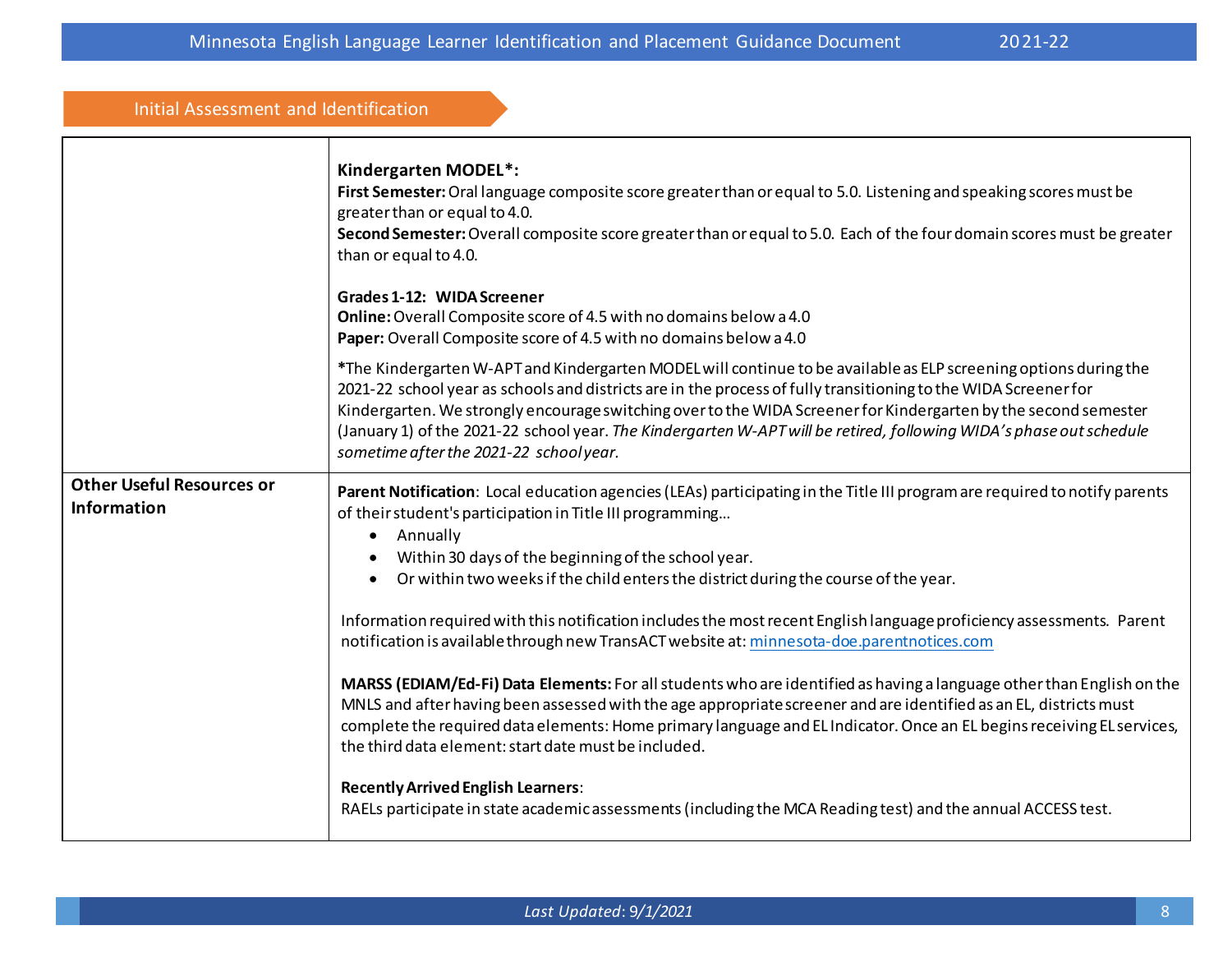| Initial Assessment and Identification |                                                                                                                                                                        |
|---------------------------------------|------------------------------------------------------------------------------------------------------------------------------------------------------------------------|
|                                       | RAEL identification:<br><b>Recently Arrived English Learners</b>                                                                                                       |
|                                       | RAEL reporting in SSDC: Student Support Data Collection                                                                                                                |
|                                       | The Minnesota Department of Education English Learner Education website contains specific information on the<br>identification, entrance and exit of English Learners. |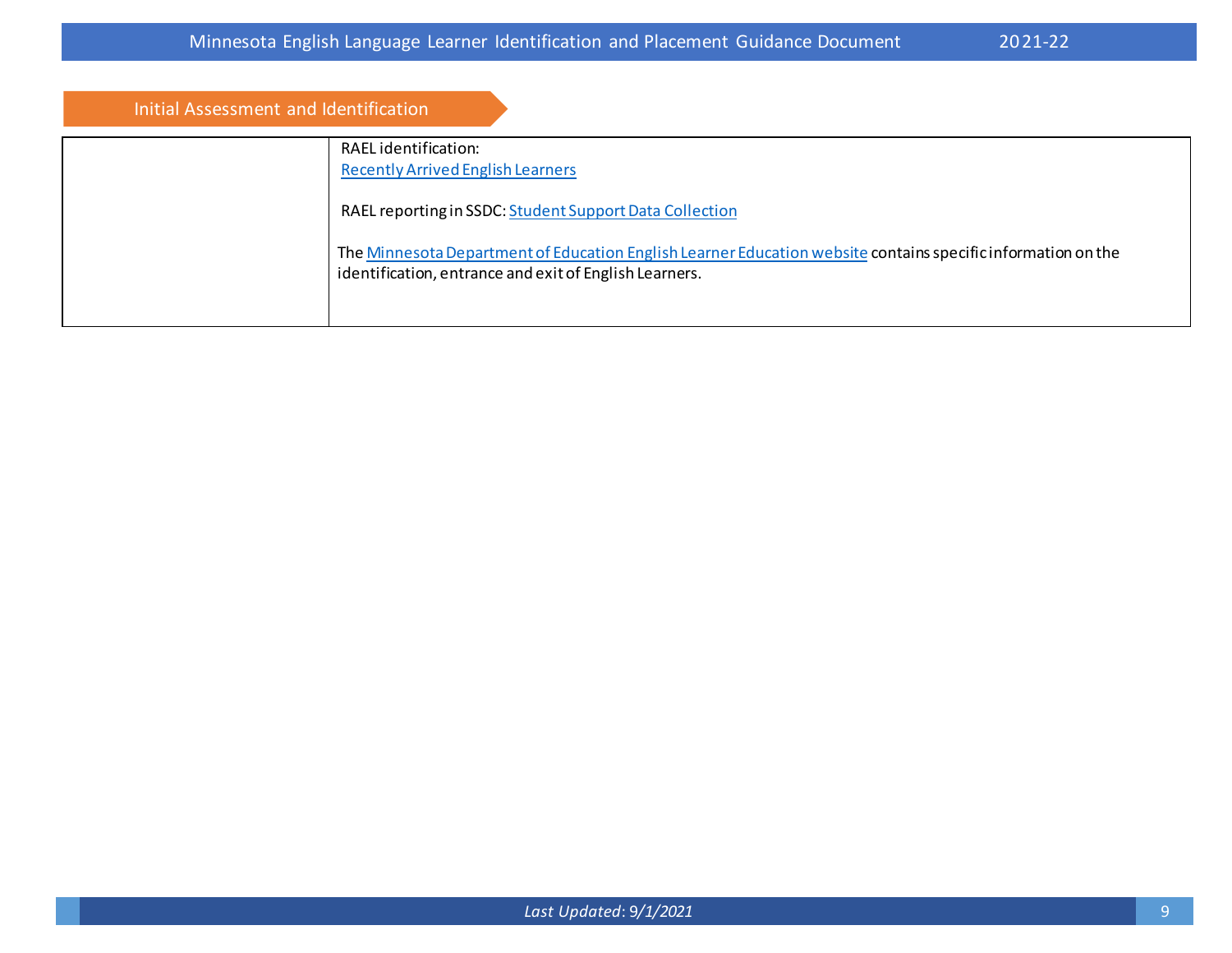## Test Administrator Training and Certification

| <b>Question/Topic</b>              | <b>State-specific Guidance</b>                                                                                                            |
|------------------------------------|-------------------------------------------------------------------------------------------------------------------------------------------|
| <b>Test Administrator</b>          | Test administrators must have the following qualifications in addition to meeting training/recertification requirements:                  |
| <b>Qualifications</b>              |                                                                                                                                           |
|                                    | <b>WIDA Screener Online</b>                                                                                                               |
|                                    | Preference is for licensed EL staff. Licensed teachers/administrators in the school are considered most qualified. The list               |
|                                    | below is in descending order of preferred qualifications:                                                                                 |
|                                    | Licensed teachers or administrators who work in the school.<br>$\bullet$<br>Licensed teachers or administrators who work in the district. |
|                                    | $\bullet$<br>Paraprofessionals who work in the school.<br>$\bullet$                                                                       |
|                                    | School district personnel employed by the school district.<br>$\bullet$                                                                   |
|                                    | Licensed substitute teachers who are employed by the district for the purpose of administering the test.<br>$\bullet$                     |
|                                    |                                                                                                                                           |
|                                    | WIDA Screener Paper and WIDA Screener for Kindergarten                                                                                    |
|                                    | Reading, Writing, Listening-same hierarchy as above.<br>$\bullet$                                                                         |
|                                    | Speaking-licensed teacher with training in Second Language Acquisition.<br>$\bullet$                                                      |
| <b>Test Administrator Training</b> | <b>WIDA Screener:</b>                                                                                                                     |
| <b>Requirements</b>                | Test administrators (TAs) must complete WIDA certification for the grade levels they will administer.                                     |
|                                    | To be certified to administer WIDA Screener, test administrators must complete the following courses for the tests they                   |
|                                    | will be administering:                                                                                                                    |
|                                    | WIDA Screener Online: Administration<br>$\bullet$                                                                                         |
|                                    | WIDA Screener Paper: Administration<br>$\bullet$                                                                                          |
|                                    | To be certified to score WIDA Screener, test administrators must complete the following courses for the grade level tests                 |
|                                    | and domains they will be scoring:                                                                                                         |
|                                    | Speaking for Grades 1-5: Scoring ACCESS Paper and WIDA Screener<br>$\bullet$                                                              |
|                                    | Speaking for Grades 6-12: Scoring ACCESS Paper and WIDA Screener<br>$\bullet$                                                             |
|                                    | Writing for Grades 1-5: Scoring WIDA Screener<br>$\bullet$                                                                                |
|                                    | Writing for Grades 6-12: Scoring WIDA Screener<br>$\bullet$                                                                               |
|                                    | It is strongly recommended that raters of the Speaking test have a second language acquisition background (licensed EL<br>teachers).      |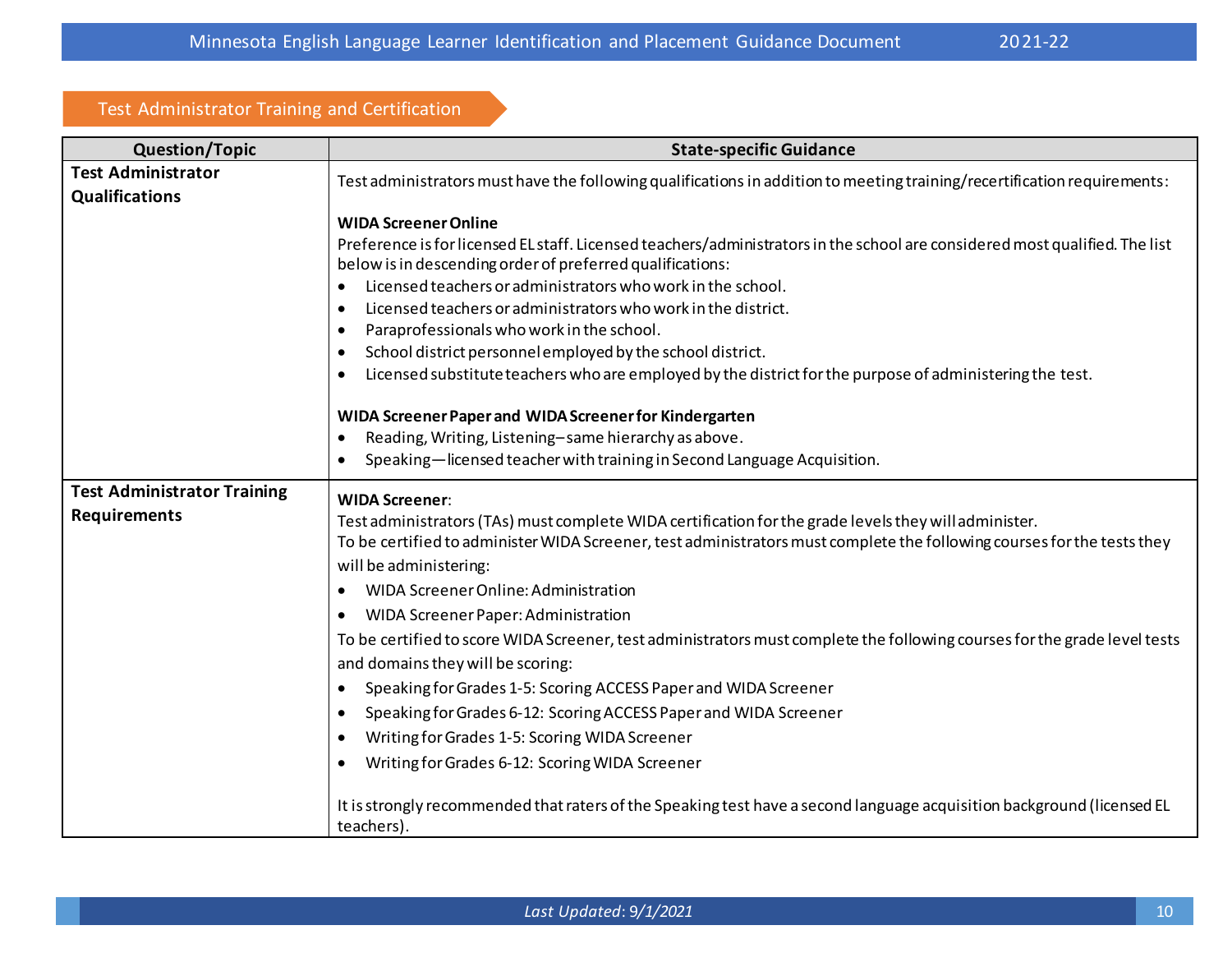| <b>Test Administrator Training and Certification</b> |                                                                                                                                                                                                                                                                                                                                                                                                                                                                                    |
|------------------------------------------------------|------------------------------------------------------------------------------------------------------------------------------------------------------------------------------------------------------------------------------------------------------------------------------------------------------------------------------------------------------------------------------------------------------------------------------------------------------------------------------------|
|                                                      | Districts will decide if other staff, DACs and SACs, should view annually.                                                                                                                                                                                                                                                                                                                                                                                                         |
|                                                      | Kindergarten W-APT: Test Administrators should review the KW-APT Test Administrator Manual and Training Tutorial<br>prior to administering the assessment.                                                                                                                                                                                                                                                                                                                         |
|                                                      | Kindergarten MODEL: Test Administrators should review the training materials and manuals included with the<br>Kindergarten MODEL kit.                                                                                                                                                                                                                                                                                                                                              |
|                                                      | <b>WIDA Screener for Kindergarten:</b><br>WIDA certified test administrators may now administer the WIDA Screener for Kindergarten.                                                                                                                                                                                                                                                                                                                                                |
|                                                      | For the purposes of the WIDA Screener for Kindergarten, DACs should accept certification from the prior year as long as it<br>is completed no earlier than March 30 of that year. For example, DACs should consider any certifications completed after<br>March 30, 2021 as valid for the 2021-22 school year as March 30, 2021 was the first day that educators in Minnesota<br>could access the WIDA Screener for Kindergarten certification courses in the WIDA Secure Portal). |
|                                                      | Test administrators must complete WIDA certification by completing the WIDA Screener for Kindergarten: Administration<br>and Scoring training course and passing both certification quizzes.                                                                                                                                                                                                                                                                                       |
|                                                      | Districts will decide if other staff, DACs and SACs, should view annually.                                                                                                                                                                                                                                                                                                                                                                                                         |
| <b>Website Permissions</b>                           | <b>WIDA Secure Portal (portal.wida.us)</b><br>Test administrators should contact their District Assessment Coordinator for access to training materials.                                                                                                                                                                                                                                                                                                                           |
|                                                      | WIDA AMS (DRC) (wida-ams.us)<br>Test administrators should contact their District Assessment Coordinator for Educator Scoring permissions for WIDA<br>Screener.                                                                                                                                                                                                                                                                                                                    |